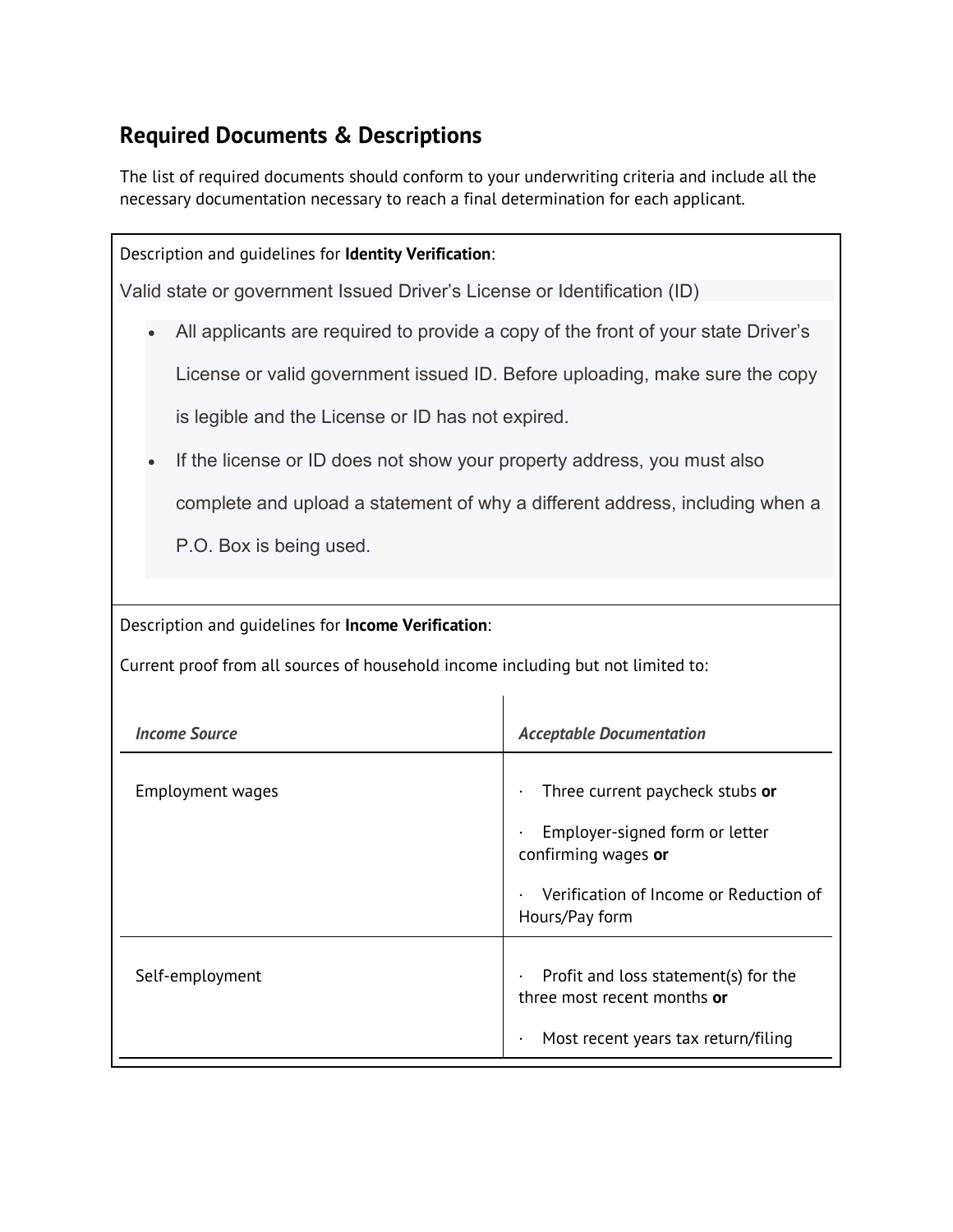| Net rental income, income from interest bearing<br>assets, royalty income, interest from estates and<br>trusts | Most recent statement                                                                 |
|----------------------------------------------------------------------------------------------------------------|---------------------------------------------------------------------------------------|
| Social Security, pensions, retirement, annuities,<br>disability, death benefits                                | Current benefits letter                                                               |
| Unemployment insurance, worker's<br>compensation, severance compensation                                       | Payment history reflecting gross<br>benefit amount, deductions and recent<br>payments |
| Any public assistance (General Assistance or<br>TANF) payments from state or local income<br>support office    | Current benefits letter                                                               |
| Child support, family support, alimony                                                                         | Current benefits letter                                                               |
| Armed forces pay                                                                                               | Two current statements                                                                |

Description and guidelines for **Property Verification**:

Verification that the residence is located within the state of New Mexico will be made by program staff. Additional documentation including a current utility bill, tax bill or current New Mexico driver's license/ID card may be requested if other required documentation does not confirm New Mexico residency may be requested.

## Description and guidelines for **Proof of Hardship**:

Applicants must provide documentation and verification for housing costs as it applies to their housing situation:

| <b>Required Documentation</b> |
|-------------------------------|
|                               |
|                               |